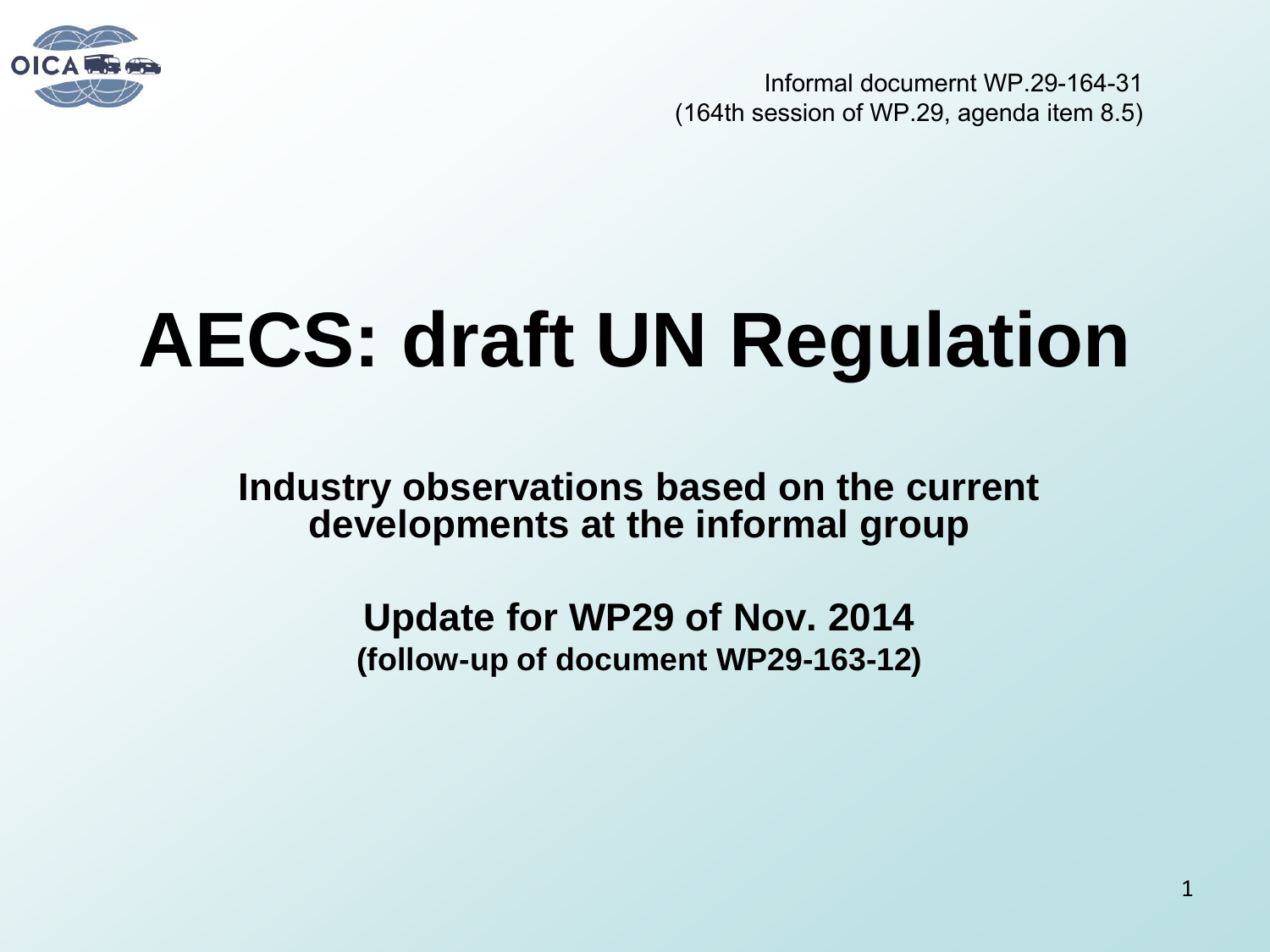

### Reminder of the Industry Objectives:

(164th session of WP.29, agenda item 8.5)

- **Drive overall harmonisation and mutual recognition of vehicle system approvals**
- **Define manageable international and performance based type approval requirements**
- **Find a solution to the problem of the scope of this future UN Regulation:** 
	- **→ 58 Agreement addresses vehicle systems only, → AECS is a multi-stakeholder issue, including out-of-vehicle infrastructure systems!**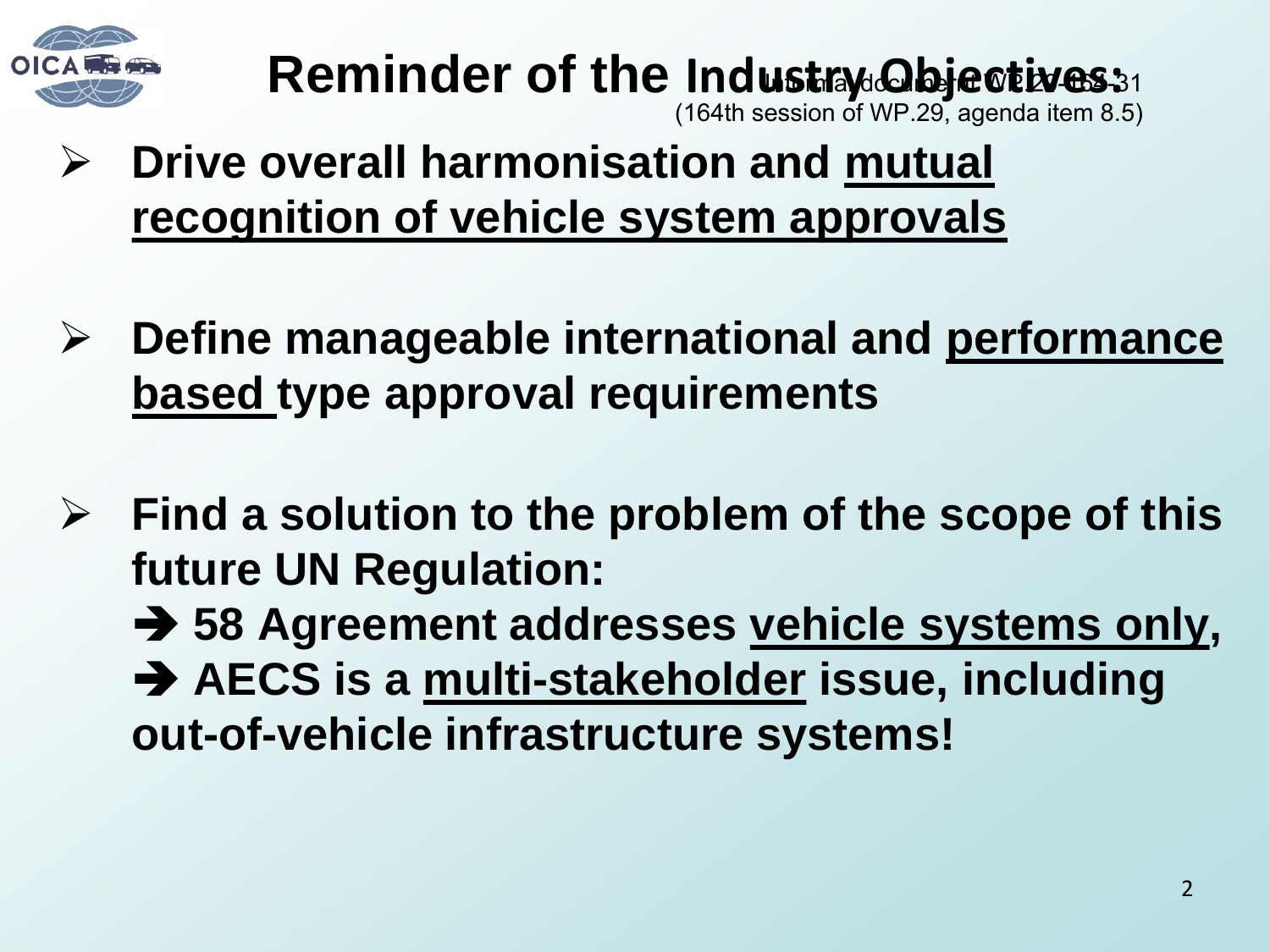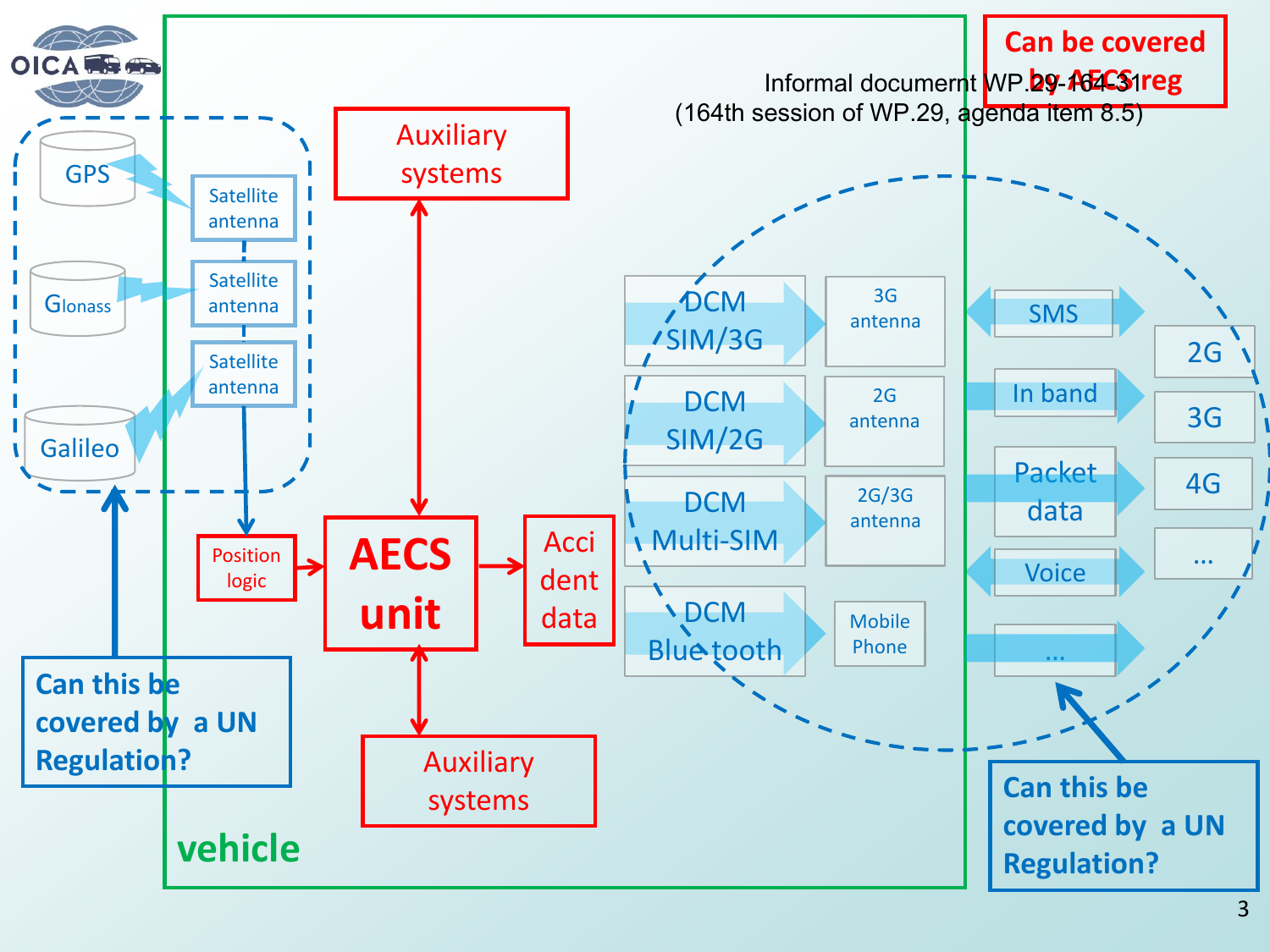

- **OICA fully committed to a new UN R on AECS**
- **OICA strongly insists that any new UN Regulation remains consistent with '58 Agreement principles of mutual recognition**
- **Connectivity networks (e.g. mobile phone and satellite positioning) outside the field of influence of WP29**
- ◆ Need for WP29 guidance to the GRSG-AECS **informal group on the way forward**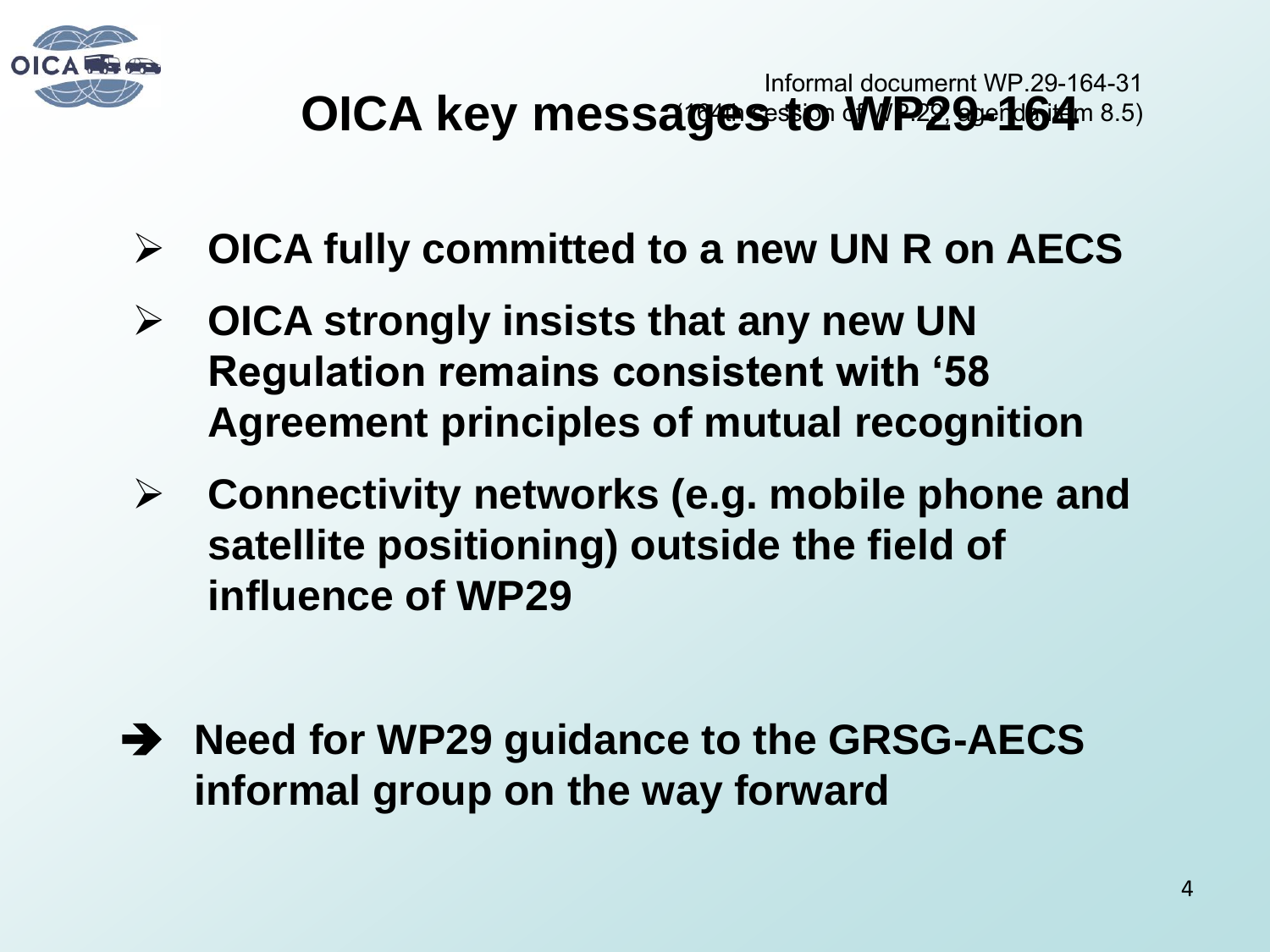

- **High frequency in changes to mobile phone networks:** 
	- **Can a CP still accept a vehicle approval originally granted on the basis of outdated network?**
	- **Can WP29 continuously adapt the future AECS regulation to the networks evolutions?**
	- **Mobile phone networks lifetimes quite shorter than those of the automotive Industry**
	- **Mobile Network Upgrades overlap during phase-in periods**
- **OEM's specifications will anyway have to follow the regional market evolution for connectivity networks**  $\rightarrow$  **no need to regulate this aspect under the '58 Agreement.**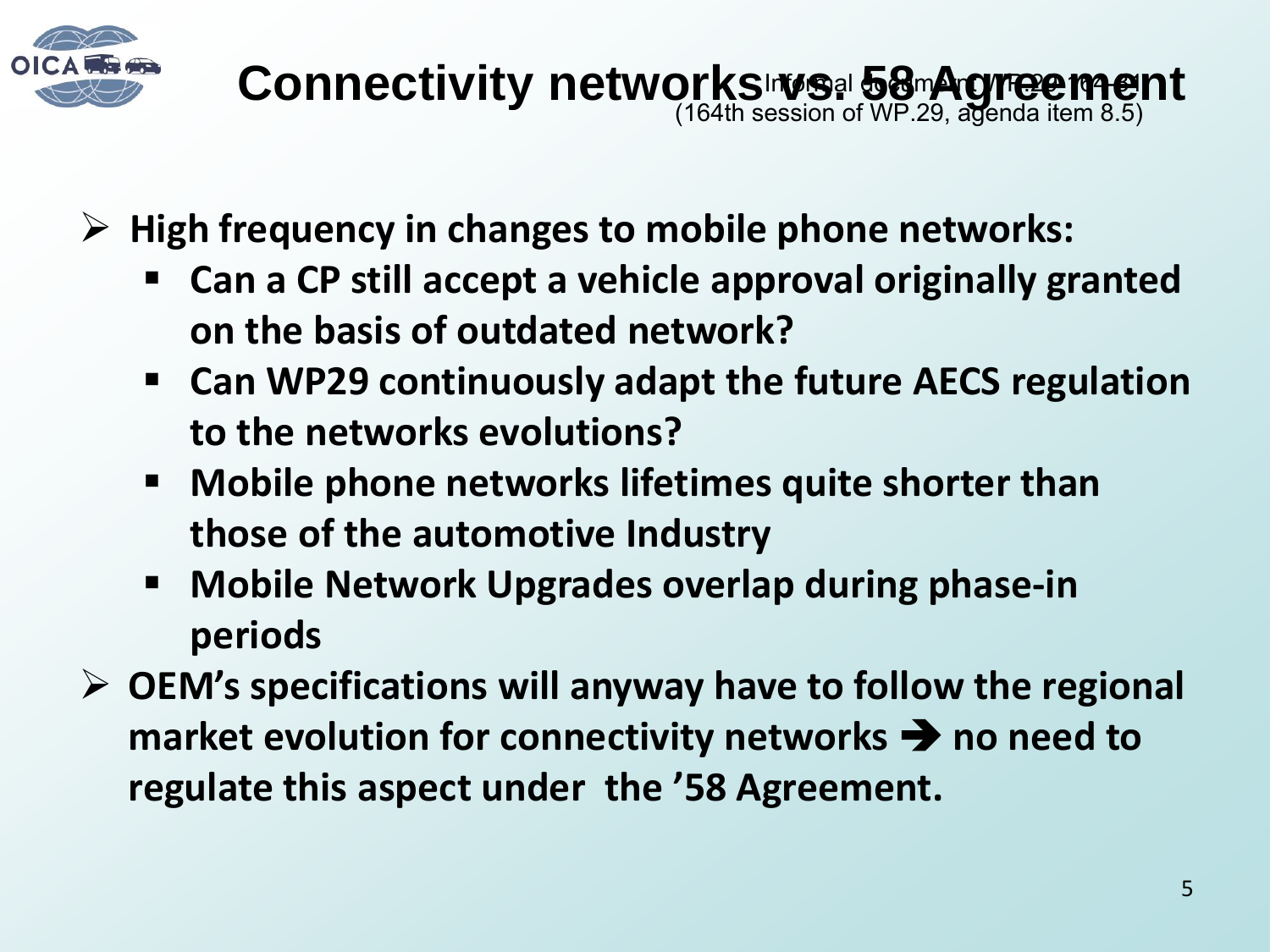

## **The approach of Classes** WP.29-164-31

(164th session of WP.29, agenda item 8.5)

**GRSG Informal Group considering possibility to introduce different Classes (Classes I, II, III) for each regional mobile network and regional data transmission format.** 

**This would supposedly allow addressing all issues in one UN R, but:** 

- **→ Will prevent mutual recognition of UN approval: Approval to Class I not accepted in CP requiring Class II or III**
- **→ Would be similar to having 3 different UN Regulations, each dealing with one class!**
- **→ Will not solve issue of evolving networks**
- **→ May result in additional Classes for other CPs in future (additional fragmentation!!!!)**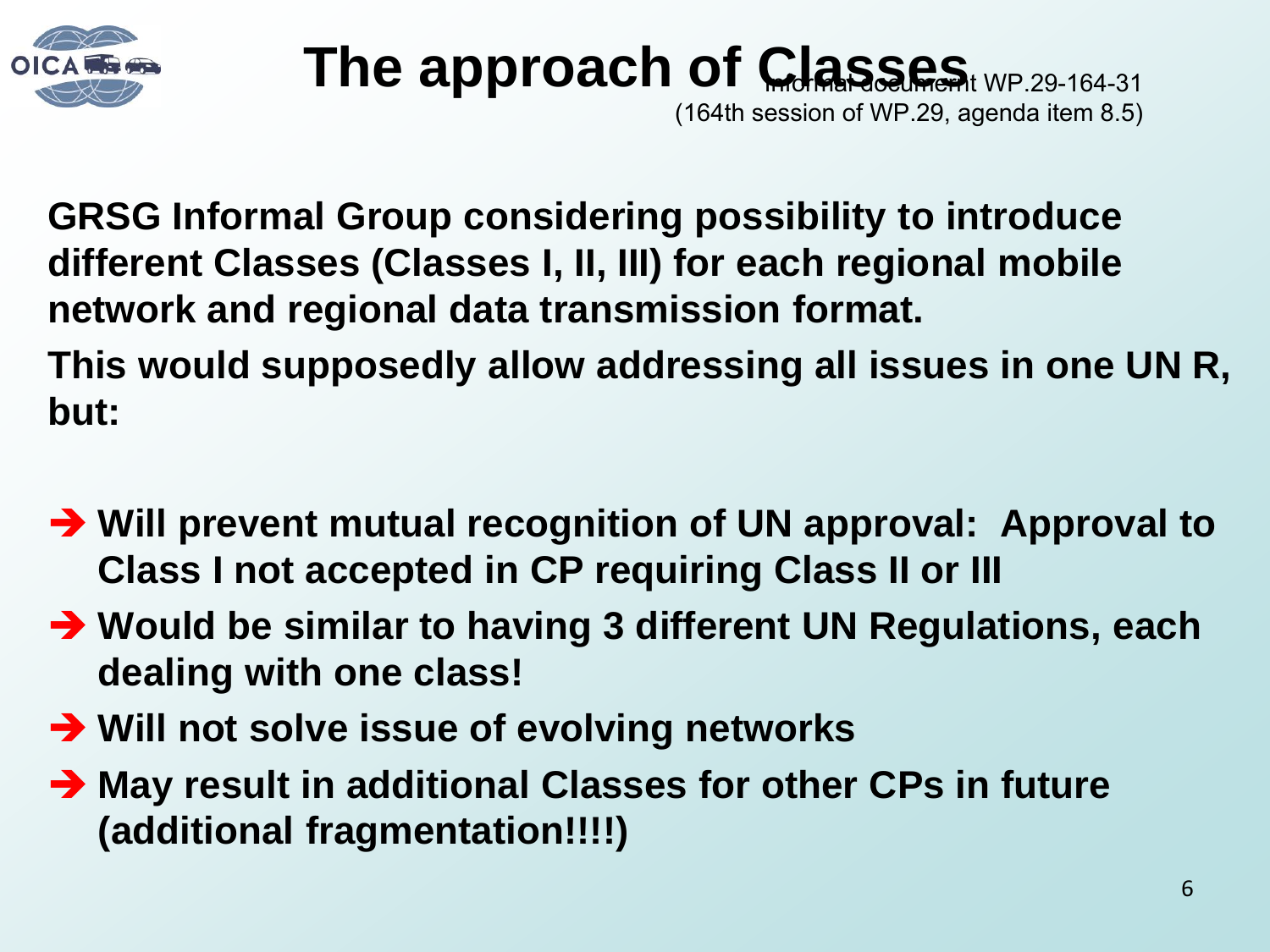

#### **Conclusion**

Informal documernt WP.29-164-31

(164th session of WP.29, agenda item 8.5)



**OICA's preferred solution: Scope in line with the 58 Agreement** 

- **Technical AECS requirements limited to the "red components" on-board the vehicle (see slide 3)**
- **Region-specific provisions excluded from the AECS Regulation**

 **harmonisation and mutual recognition for "red components" "blue components" remain in national/regional framework** 

**OICA believes this is the most appropriate solution under '58 Agreement:** 

- **Respects the '58 Agreement principles : MUTUAL RECOGNITION OF APPROVALS**
- 7 **Not depending on requirements and standards that are not in the field of WP29**